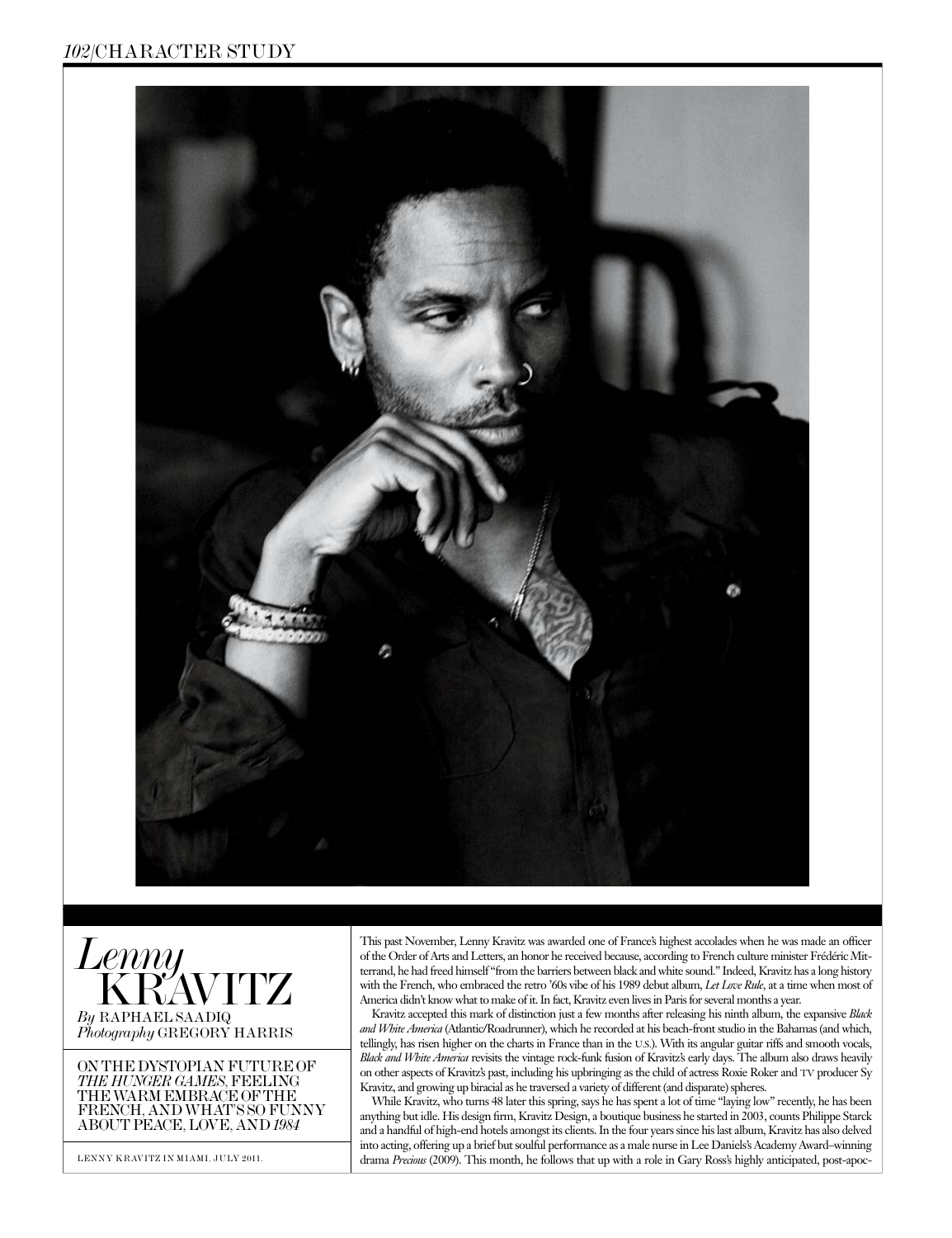and I spent time there on and off when I was growing up. It's the place where I feel at peace. So I built a studio on the beach, which I've been wanting to do for years, and just holed up there for a while, which is how the record came about.

SAADIQ: That's in Gregory Town, right? KRAVITZ: Yeah. I'd been collecting all of this amazing vintage gear for the last 20 years, so building a studio there was a chance to put it all in one place. I basically camped out for a year and a half in an Airstream trailer on the beach out in front of the studio. I had no idea what I was gonna do, what kind of album I was gonna make—all I knew was that I wanted to sit there and just take in whatever came. It doesn't take a lot to get me motivated. I'm a studio rat. When I was in high school and I would walk into a recording studio, it felt like this magical place, this temple, this womb that I could escape into. I still get that feeling, which is amazing to me after all these years. SAADIQ: I spent about three months in the Bahamas a few years ago, and that probably had a lot to do with the birth of my last album. I would swim in the daytime and then go into the studio at night feeling refreshed. KRAVITZ: Well, it's who I am. It's how I grew up. It's my parents' story of being an interracial couple, and everything they went through. It's also where we are today in America in terms of dealing with this whole racial issue. We've moved forward, and there's an African-American gentleman in office, but now the people who don't agree with that or don't like it are showing how they feel. As much as we've moved forward, we're also being pulled back. I've always had to deal with being biracial, even in music. When I came on the scene, I'd go to these record labels, and they'd say things like, "Lenny Kravitz. That's a weird name." You know, I'm brown-skinned and I've got these dreadlocks and I've got this Jewish last name. Then I come in with this rock 'n' roll-oriented music, and it's not black enough . . . I've always had to deal with this black-white thing. Did you see the album cover? SAADIQ: Yeah, I did. talking about peace and love, even when I was a kid." That's how I grew up in my family. SAADIQ: Do you have any brothers or sisters? KRAVITZ: I have two sisters whom my dad [late television producer Sy Kravitz] had from his first marriage, but we didn't grow up together. I grew up as an only child. SAADIQ: I guess everybody feels like they grew up with your mom. KRAVITZ: Yeah. And how interesting that, even in her professional career, she ended up playing part of an interracial couple on *The Jeffersons*. SAADIQ: Did people think that the guy who played your mother's husband on *The Jeffersons* was your father? KRAVITZ: When people understood that my parents were an interracial couple, some of them were like, "Is that guy on *The Jeffersons* your dad?" I was like, "No, not both my parents are (CONTINUED ON PAGE 252

before the day starts to mess with you—I don't mean in a negative way, but before I'd speak to a lot of people or get into anything, I'd go in there and just see what I felt. A lot happens in the morning for me in the studio. SAADIQ: The title of the record, *Black and White America*, must have to do with your upbringing.

KRAVITZ: What's really beautiful about it is that one of the walls of my studio is glass, so you don't get that feeling of being in a black box all day. You see the trees and the sky. So I'd get up, sit on the water for a few minutes, maybe eat a little something, and then it would be 10 o'clock in the morning, and I'd go right in the studio. It feels good to be there in the morning KRAVITZ: I had no idea what the album cover was gonna be, but I was in Paris with our mutual friend, Mathieu Bitton, and we were going through all these old family albums. Mathieu pulled out this one picture of me as a kid with the peace sign on my head. He's like, "That's a dope picture. That should be your album cover." And the more I looked at it, the more I



SAADIQ: Do you think anything like *The Hunger Games* could ever actually happen?

thought it was interesting because it shows people that I've always been this guy. A lot of people might think, "This is a persona that he took on when he came out with *Let Love Rule*. It's just an image." But I've always been that guy—from childhood. That picture reminded me of that. I was like, "Wow, I was always

alyptic thriller *The Hunger Games*, based on the wildly successful young-adult book series by Suzanne Collins that tracks the participants in a surrealistic adolescent death-match game show. In the film, Kravitz plays Cinna, a flamboyant stylist who dresses one of the movie's young fighter protagonists, Katniss Everdeen (played by Jennifer Lawrence), in exuberant, flaming ensembles (one bejeweled gown is literally on fire). It may seem like an unexpected turn for an alpha-male sex-symbol guitar hero, but then again, if anyone has mastered flouting expectations, it's Kravitz. He recently spoke with R&B singer, producer, and longtime friend Raphael Saadiq. RAPHAEL SAADIQ: So how did you wind up in *Hunger Games*?

WITH ACTING, IT'S NOT JUST ABOUT ME. I LOVE BEING IN THAT position, because with the music, it'salwaysabout me.

RAPHAEL SAADIQ IS A GRAMMY AWARD-WINNING<br>PRODUCER, AND A SINGER AND SONGWRITER.<br>HE RELEASED HIS LATEST STUDIO ALBUM, STONE<br>ROLLIN', IN 2011 ON COLUMBIA RECORDS. SHIRT<br>(PORTRAIT): SALVATORE FERRAGAMO, ACCESSORIES:<br>KRAVITZ'S productions. *Special Thanks:* Magic City Farm. *Fashion details page 255. >see more of* lenny kravitz *on interviewmagazine.com*

LENNY KRAVITZ: Gary [Ross] saw *Precious* and said that he liked the character of Nurse John, so he thought I'd be right for the role in *Hunger Games* since Cinna is somebody who is looking out for somebody and is a support figure, too. So he called me down here in the Bahamas— I was actually making the album at the time. He said, "Hi, I'm making this movie called *The Hunger Games*. I think you'd be great. If you want it, you've got the part." No audition. I was really flattered, but I had not read the book. So I downloaded it. I remember I started it late one night and I needed to go to bed—I was tired and had been recording all day and night—but I couldn't stop reading because I was captured by the story. So I finished the book and called him back and said, "I'd love to do it." You know, the film definitely represents these times from government on down to reality television. It's interesting that we're living in these times. Really, when you go back to being in junior high school and reading George Orwell's *1984*, you're, like, "Man, here were are . . ." Our characters have changed, our sensibilities. We're definitely morphing into something different.

KRAVITZ: You know what's funny? A lot of reality television started in Europe—things like *Big Brother*, where you had random people living in a house together and all this stuff started happening. And then you had all the gladiator stuff and the competitions. I remember saying, "One day we're going to watch people fight to the death, like Roman times. Instead of being in a coliseum, we're going to watch it on TV ." It sounds like a really far-fetched and politically incorrect statement at this point, but who knows how twisted we're going to get? Because our appetite grows, our thirst for excitement . . . So who knows in the next 50 years where we're gonna go? Hopefully we'll go somewhere smarter and more beautiful and more peaceful, but that's not where we're headed at the moment. Things that would shock us years ago are like *nothing* now.

SAADIQ: When I saw you pop up in *Precious*, I was like, "That's cool because Lenny's still Lenny." How do you deal with that? Do you pick films in which you can remain Lenny but sometimes bust outside of your own character a little bit, too?

KRAVITZ: Well, yeah. I mean, I definitely want to jump outside of my character. *Precious* was offered to me by Lee Daniels. I was out one night, and I met Lee—he was with Julian Schnabel, who is a friend of mine. So Julian brought Lee over, and Lee said, "I've been wanting to work with you, but I couldn't find you. But I know your mother's work." So I said, "Oh, you used to watch *The Jeffersons* . . ." And he said, "No, I know your mother's theater work." Then I got really impressed with him because this guy knew her from back in the day. He said, "If you have just one drop of her talent, you're going to be good. I want you to do this film with me." I only had two days to work because I was on tour, so I did that role in *Precious*, and I really loved doing it.

SAADIQ: It's probably like how some of my actor friends like to play music because nobody's telling them what to do. It's different.

KRAVITZ: Exactly. It's a release. I'm just looking for interesting roles and giving acting the respect it deserves. I'm starting out slowly, and I'll just keep doing things like this and learning until I find the right thing. Then I'll do my own film—I'm writing a film that I want to direct, which is something very close to me. You might feel the same way, but music, for me, is completely self-indulgent. I write it, I play the instruments, I arrange it, I produce it. It's all about me—as it should be. But when it comes to acting, it's about creating a character and bringing forth a director's vision. It's a weird feeling, because with acting, it's just not about me. I love being in that position, because with the music, it's always about me.

SAADIQ: Would you ever want to do a comedy?

KRAVITZ: Oh, I love comedy. I like dark comedies. Things like . . . Well, obviously, Woody Allen and Wes Anderson. *The Royal Tenenbaums* [2001] is one of my favorites. And I actually just watched *Fantastic Mr. Fox* [2009]. George Clooney and Meryl Streep were flawless. I love Wes's work. I mean, if I ever got to work with somebody like him, it would be a dream. I did this thing for *Funny or Die* called "Lenny Kravitz Is Angry." My daughter and I were talking, and we thought it would be really funny. She said, "You know, you're known as this Let Love Rule guy—Mr. Love and Peace. What if you just kind of go off on people?" So that's how it happened. It was actually her idea, that skit.

SAADIQ: I wanted to talk to you a little bit about this last record, *Black and White America*. What motivated you to make it?

KRAVITZ: Well, I had put myself in a place where I could be isolated, which was really important for me. My mother's side of the family is from the Bahamas,

## *104*/CHARACTER STUDY